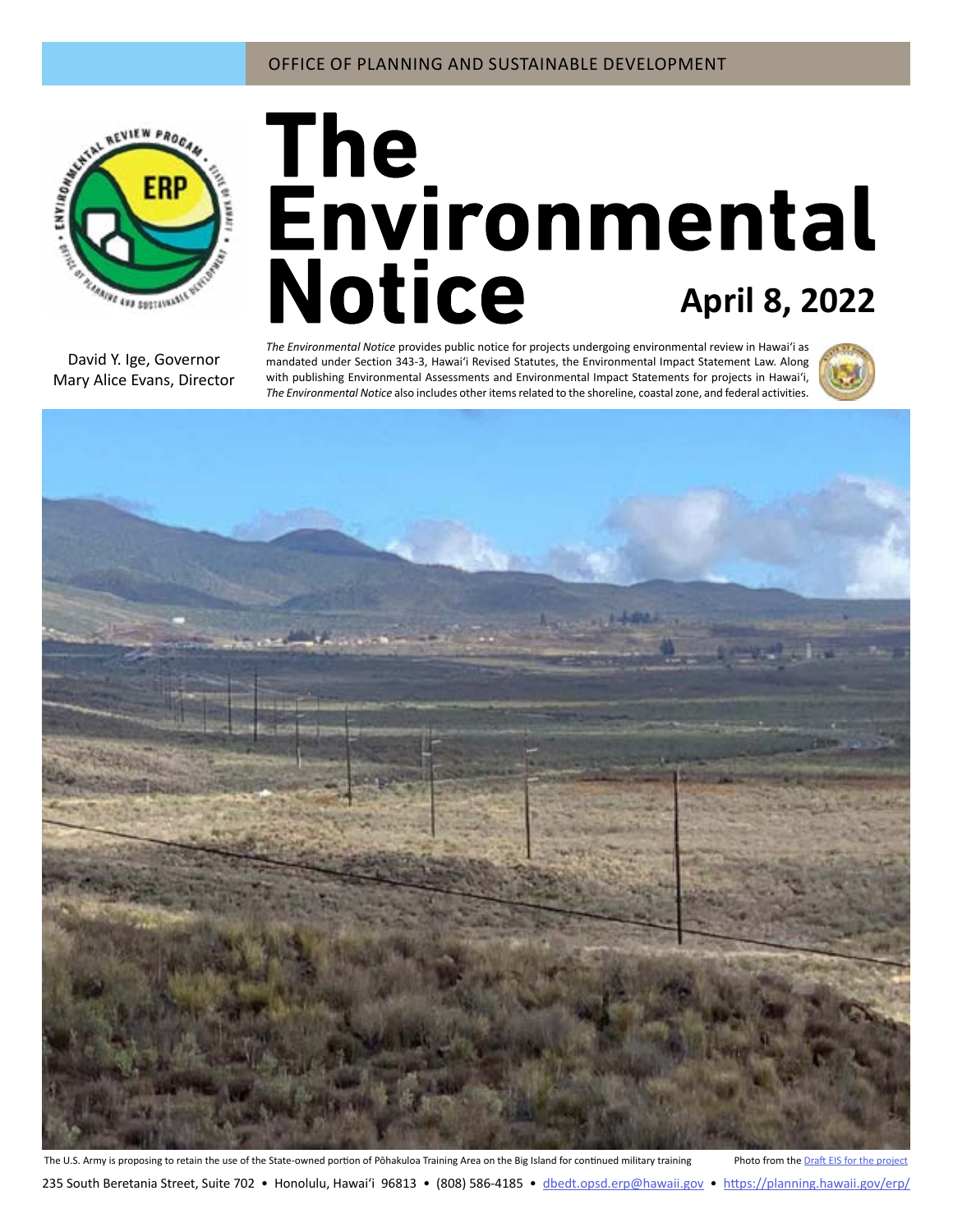| <b>TABLE OF CONTENTS</b>                                                                    |                                                                                                                             |  |
|---------------------------------------------------------------------------------------------|-----------------------------------------------------------------------------------------------------------------------------|--|
| <b>STATEWIDE MAP OF NEW HRS CHAPTER 343 DOCUMENTS &amp;</b>                                 | <b>CHAPTER 25, REVISED ORDINANCES OF HONOLULU</b>                                                                           |  |
|                                                                                             |                                                                                                                             |  |
| HAWAI'I                                                                                     | Wailehua I Single-Family Residences--Final EA (FONSI)                                                                       |  |
| <b>Army Training Land Retention at Pohakuloa Training Area--</b>                            | <b>PREVIOUSLY PUBLISHED DOCUMENTS OPEN FOR COMMENT 8</b>                                                                    |  |
| Draft EIS                                                                                   | -------------------------------------3  LISTS OF EXEMPTION NOTICES_____________________________8                            |  |
|                                                                                             | Hilo Abandoned Vehicle Facility--Draft EA (AFNSI) ___________3 EXEMPTION DECLARATION________________________________8       |  |
|                                                                                             | <u>Frey Single-Family Residence--Draft EA (AFNSI)</u> ____________4 USE OF PRIOR DETERMINATION____________________________8 |  |
| Nakoa Single-Family Residence at Honalo--Draft EA (AFNSI) 4 COASTAL ZONE MANAGEMENT NOTICES |                                                                                                                             |  |
| <b>MAUI</b>                                                                                 | Federal Consistency Reviews___________________________9                                                                     |  |
| H-2 Residential Project at Mākena--Final EA (FONSI) [1] [1] [5]                             | Special Management Area (SMA) Minor Permits                                                                                 |  |
| $O'$ AHU                                                                                    | <b>SHORELINE NOTICES</b>                                                                                                    |  |
| West Loch Affordable Housing Project--Draft EA (AFNSI)                                      | Applications for Shoreline Certification<br>1992 - Paris Longeline Shoplication                                             |  |
| Mā'ili Residential Development at former Voice of America                                   | Proposed Shoreline Certifications and Rejections                                                                            |  |
|                                                                                             | <u>site--Draft EA (AFNSI)</u> __________________________________6 FEDERAL NOTICES_________________________________11        |  |
|                                                                                             | Kanoelani Ele School Shade Structure--Final EA (FONSI) ____6 GLOSSARY OF TERMS AND DEFINITIONS _______________12            |  |

# Statewide Map of New HRS Chapter 343 Documents & Determinations

Mā'ili Residential Development-

[West Loch Affordable Housing Project](#page-4-0)

[H-2 Residential Project](#page-4-0)

[Hilo Abandoned](#page-2-0)  [Vehicle Facility](#page-2-0)

[Pōhakuloa Training Area](#page-2-0)

[Frey Single-Family Residence](#page-3-0)

[Kanoelani Elementary School](#page-5-0)

[Nakoa Single-Family Residence](#page-3-0)

#### **LEGEND**

bing

 New document count in this issue: 8 total  $\bullet$  - HRS § 343-5(b) Agency Actions: 3 O - HRS § 343-5(e) Applicant Actions: 5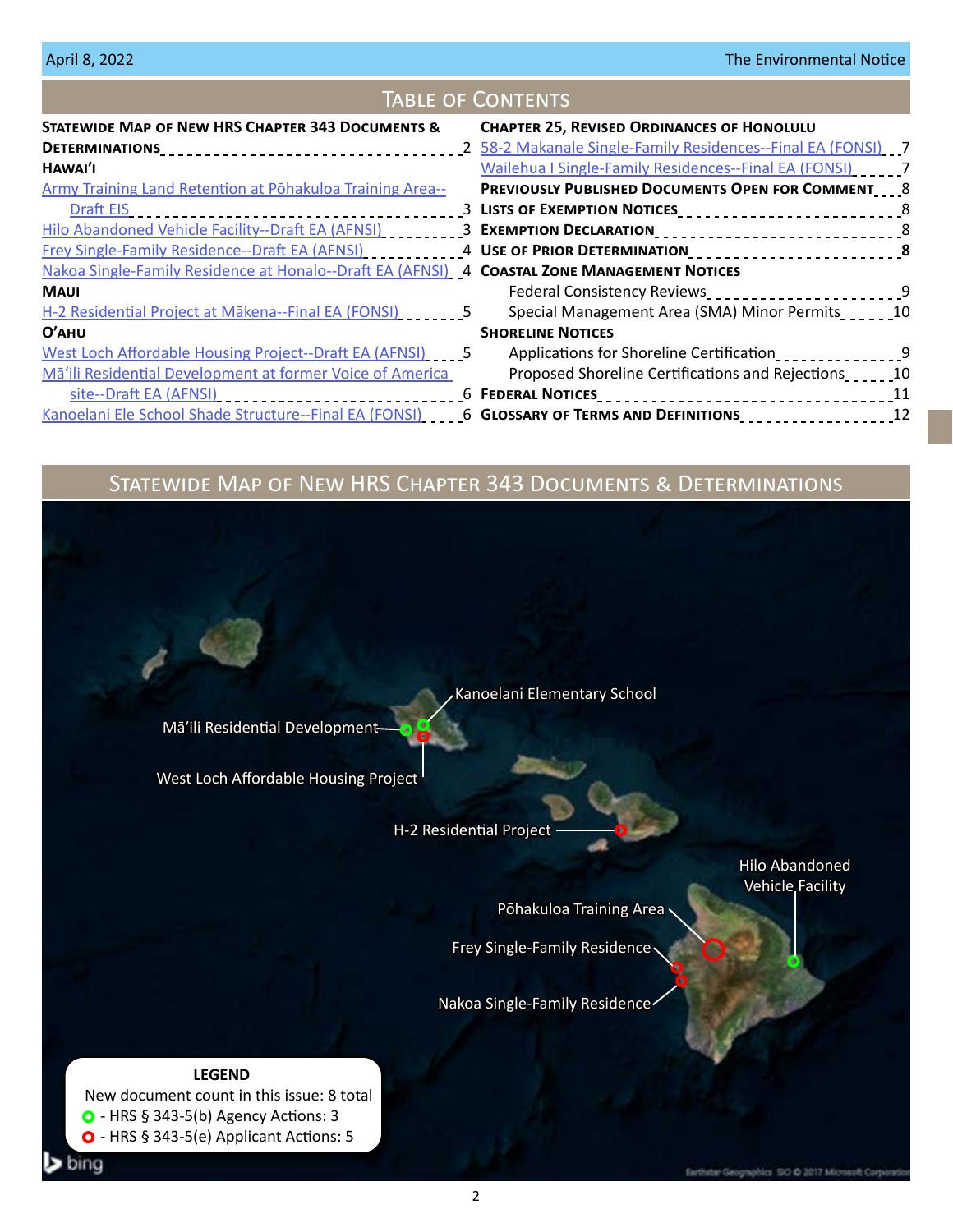<span id="page-2-0"></span>

| HAWAI'I                                                                                                              |                                                                                                                                                                                                                                                                                                                                                    |  |
|----------------------------------------------------------------------------------------------------------------------|----------------------------------------------------------------------------------------------------------------------------------------------------------------------------------------------------------------------------------------------------------------------------------------------------------------------------------------------------|--|
| <u>Army Training Land Retention at Pōhakuloa Training Area--Draft EIS Vol I, Vol II and scoping meeting comments</u> |                                                                                                                                                                                                                                                                                                                                                    |  |
| <b>HRS §343-</b><br>5(a) Trigger                                                                                     | (1) Propose the use of state or county lands or the use of state or county funds<br>(2) Propose any use within any land classified as a conservation district                                                                                                                                                                                      |  |
| District(s)                                                                                                          | Hawai'i-multiple                                                                                                                                                                                                                                                                                                                                   |  |
| TMK(s)                                                                                                               | (3) 4-4-015:008; 4-4-016:005; 7-1-004:007; 3-8-001:013 & 022                                                                                                                                                                                                                                                                                       |  |
| Permit(s)                                                                                                            | Numerous (see document)                                                                                                                                                                                                                                                                                                                            |  |
| <b>Approving</b><br><b>Agency</b>                                                                                    | State of Hawai'i, Department of Land and Natural Resources<br>Russell Tsuji, (808) 587-0419, dlnr.land@hawaii.gov                                                                                                                                                                                                                                  |  |
| Applicant                                                                                                            | U.S. Army Garrison-Hawaii<br>Michael Donnelly, (808) 656-3160, usarmy.hawaii.nepa@army.mil<br>U.S. Army Garrison Hawaii, Directorate of Public Works - Environmental<br>948 Santos Dumont Avenue, Building 105, 3rd Floor, Wheeler Army Airfield, Schofield Barracks, HI 96857-5013                                                                |  |
| <b>Consultant</b>                                                                                                    | G70; 111 S. King Street, Suite 170, Honolulu, HI 96813<br>Jeff Overton, (808) 523-5866, ATLR-PTA-EIS@g70.design                                                                                                                                                                                                                                    |  |
| <b>Status</b>                                                                                                        | Statutory public review and comment period starts. Pursuant to HRS Chapter 343 ("HEPA"), the 45-day comment period<br>runs through May 23, 2022; however, since this is a joint HEPA-NEPA document, the Applicant will accept comments through<br>June 7, 2022. Please send comments to the approving agency at http://atlrptaeis.commentinput.com |  |

The Pōhakuloa Training Area (PTA) on Hawai'i Island encompasses approximately 132,000 acres of U.S. Government-owned and State-owned land. The U.S. Government leases approximately 23,000 acres at PTA from the State of Hawaiʻi. The 65-year lease expires on August 16, 2029. The Army proposes to retain up to 23,000 acres of State-owned land in support of continued military training. The retention will preserve maneuver area, provide austere environment training, enable access between major parcels of U.S. Government-owned land, retain infrastructure investments, allow for future modernization, and maximize use of the impact area. Loss of this land would impact the ability of the Army to meet training requirements and its mission of readiness. The Proposed Action is a real estate action that would enable continuation of ongoing activities. It does not include construction or changes in ongoing activities. A Notice of Availability for this action will be published in the Federal Register.

#### **[Hilo Abandoned Vehicle Facility--Draft EA \(AFNSI\)](https://files.hawaii.gov/dbedt/erp/Doc_Library/2022-04-08-HA-DEA-Hilo-Abandoned-Vehicle-Facility.pdf)**

| <b>HRS §343-</b><br>5(a) Trigger           | (1) Propose the use of state or county lands or the use of state or county funds                                                                                                                                                     |
|--------------------------------------------|--------------------------------------------------------------------------------------------------------------------------------------------------------------------------------------------------------------------------------------|
| District(s)                                | South Hilo                                                                                                                                                                                                                           |
| TMK(s)                                     | $(3)$ 2-1-013:167 (portion)                                                                                                                                                                                                          |
| Permit(s)                                  | Various (see document)                                                                                                                                                                                                               |
| Proposing/<br><b>Determining</b><br>Agency | County of Hawai'i, Department of Environmental Management<br>Gene Quiamas, (808) 961-8270, Gene. Quiamas@hawaiicounty.gov<br>345 Kekūanāo'a Street, Suite 41, Hilo, HI 96720                                                         |
| Consultant                                 | Wilson Okamoto Corporation; 1907 South Beretania Street, Suite 400, Honolulu, HI 96826<br>Rebecca Candilasa, (808) 946-2277, rcandilasa@wilsonokamoto.com                                                                            |
| <b>Status</b>                              | Statutory 30-day public review and comment period starts. Comments are due by May 9, 2022. Please click on title link<br>above to read the document, then send comments to the proposing/determining agency and copy the consultant. |

The County of Hawai'i, Department of Environmental Management (DEM) is proposing to improve the existing abandoned vehicle impound lot located next to the East Hawai'i Regional Sort Station (EHRSS) in Hilo. The Proposed Action consists of constructing a 5,000-sf single story, pre-engineered metal building that would store about 25 "auctionable" vehicles with additional space for 4 staff offices, a reception area, restrooms, a conference/lunchroom, and other administrative support spaces. The existing AV lot would be expanded to hold about 100 impounded vehicles and would include parking spaces for staff and visitor vehicles. Other proposed site improvements include a paved access driveway, additional pavement for the expanded vehicle lot, a new water line and other utility connections, an individual wastewater system, an on-site drainage system, additional security fencing for the expanded lot, and a surveillance system.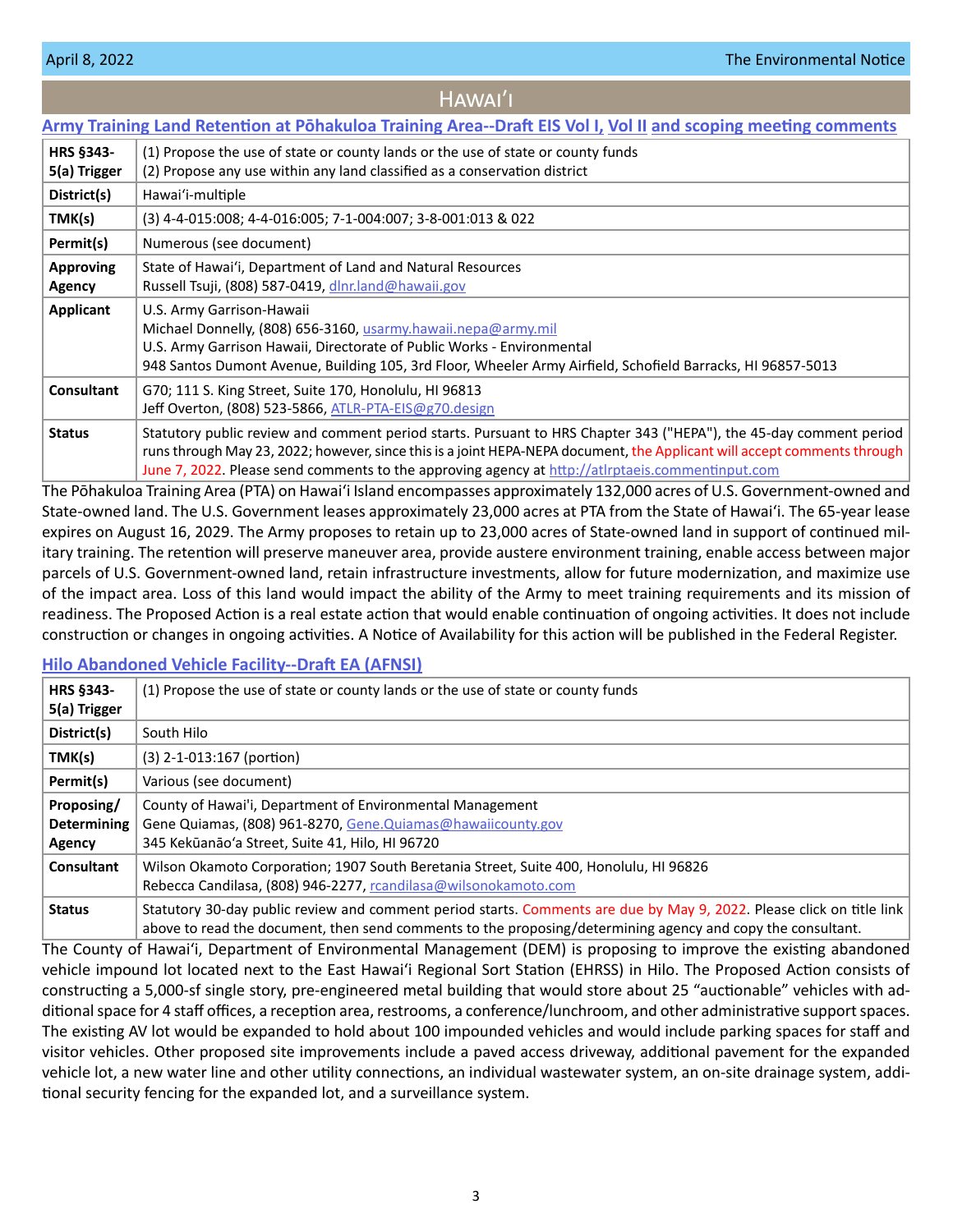# HAWAI'I (CONTINUED)

# <span id="page-3-0"></span>**[Frey Single-Family Residence--Draft EA \(AFNSI\)](https://files.hawaii.gov/dbedt/erp/Doc_Library/2022-04-08-HA-DEA-Frey-Single-Family-Residence.pdf)**

| <b>HRS §343-</b><br>5(a) Trigger | (3) Propose any use within a shoreline area                                                                                                                                                                                                                                |
|----------------------------------|----------------------------------------------------------------------------------------------------------------------------------------------------------------------------------------------------------------------------------------------------------------------------|
| District(s)                      | North Kona                                                                                                                                                                                                                                                                 |
| TMK(s)                           | $(3)$ 7-5-019:020                                                                                                                                                                                                                                                          |
| Permit(s)                        | Special Management Area Use Permit, Shoreline Setback Variance, Building Permit, Plan Approval, Grading & Grubbing<br>Permits                                                                                                                                              |
| <b>Approving</b><br>Agency       | County of Hawai'i, Planning Department<br>Alex Roy, (808) 961-8288, alex.roy@hawaiicounty.gov<br>101 Pauahi St., Suite 3, Hilo, HI 96720                                                                                                                                   |
| Applicant                        | Gregg Frey; P.O. Box 2767, Issaquah, WA 98027<br>(808) 333-3393, gwfrey57@gmail.com                                                                                                                                                                                        |
| Consultant                       | Land Planning Hawaii LLC; 194 Wiwo'ole St., Hilo, HI 96720<br>Katrina Kern, (808) 333-3393, katrina@landplanninghawaii.com                                                                                                                                                 |
| <b>Status</b>                    | Statutory 30-day public review and comment period starts. Comments are due by May 9, 2022. Please click on title link<br>above to read the document, then send comments to the approving agency at planning@hawaiicounty.gov and copy the<br>applicant and the consultant. |

The applicant is requesting a Shoreline Setback Variance (SSV) for the proposed project to allow construction of the residence and related development up to a 20-foot shoreline setback boundary. The proposed project involves the construction of a 2,024 square foot single-family residence with three (3) bedrooms and two and a half (2 %) bathrooms, a kitchen, living/dining room, porte cochere with two (2) parking spaces, a pool and decks. Electricity will be provided to the home through Hawai'i Electric Light Company, Inc. (Hawaiʻi Electric) and water through an existing 5/8-inch waterline provided by the Department of Water Supply (DWS). The home will connect to the County sewer system.

#### **[Nakoa Single-Family Residence at Honalo--Draft EA \(AFNSI\)](https://files.hawaii.gov/dbedt/erp/Doc_Library/2022-04-08-HA-DEA-Nakoa-Single-Family-Residence-at-Honalo.pdf)**

| HRS §343-<br>5(a) Trigger  | (2) Propose any use within any land classified as a conservation district                                                                                                                                                |
|----------------------------|--------------------------------------------------------------------------------------------------------------------------------------------------------------------------------------------------------------------------|
| District(s)                | North Kona                                                                                                                                                                                                               |
| TMK(s)                     | $(3)$ 7-9-005:012                                                                                                                                                                                                        |
| Permit(s)                  | State: Conservation District Use Permit; County: building/grading permit; wastewater system approval; water well permit                                                                                                  |
| <b>Approving</b><br>Agency | State of Hawai'i, Department of Land and Natural Resources<br>Rachel Beasley, (808) 798-6481, rachel.e.beasley@hawaii.gov<br>1151 Punchbowl Street #131, Honolulu, HI 96813                                              |
| Applicant                  | Walter Kaleo O Kalani Nakoa; c/o: Cades Schutte LLP, 75-170 Hualalai Road Suite B-303, Kailua-Kona, HI 96740<br>$c$ /o: Roy Vitousek, (808) 329-5811, rvitousek@cades.com                                                |
| <b>Consultant</b>          | Cades Schutte LLP; 75-170 Hualalai Road Suite B-303, Kailua-Kona, HI 96740<br>Roy Vitousek, (808) 329-5811, rvitousek@cades.com                                                                                          |
| <b>Status</b>              | Statutory 30-day public review and comment period starts. Comments are due by May 9, 2022. Please click on title link<br>above to read the document, then send comments to the approving agency and copy the consultant. |

The applicant proposes to construct a single story, post and pier foundation single-family residence (SFR) that will occupy a building footprint of 1,600 sq. ft. and accessory structures to total 245 sq. ft. Total proposed SFR and associated improvements are 1,845 sq. ft. This is an approximately .17-acre (7,405 sq. ft.) property. This is a kuleana parcel which was designated as Land Commission Award (LCA) 8575:2. This property is not oceanfront; it's makai boundary is approximately 115 feet inland from the shoreline. The most seaward portion of the home is proposed approximately 130 feet inland from the makai property boundary. The applicant is requesting a variance from the 15-foot minimum setback for lots under one acre: 13.5-foot setback is requested for the entire SFR. This requested variance is due to lot shape and site characteristics, such as to avoid archaeological site disturbance.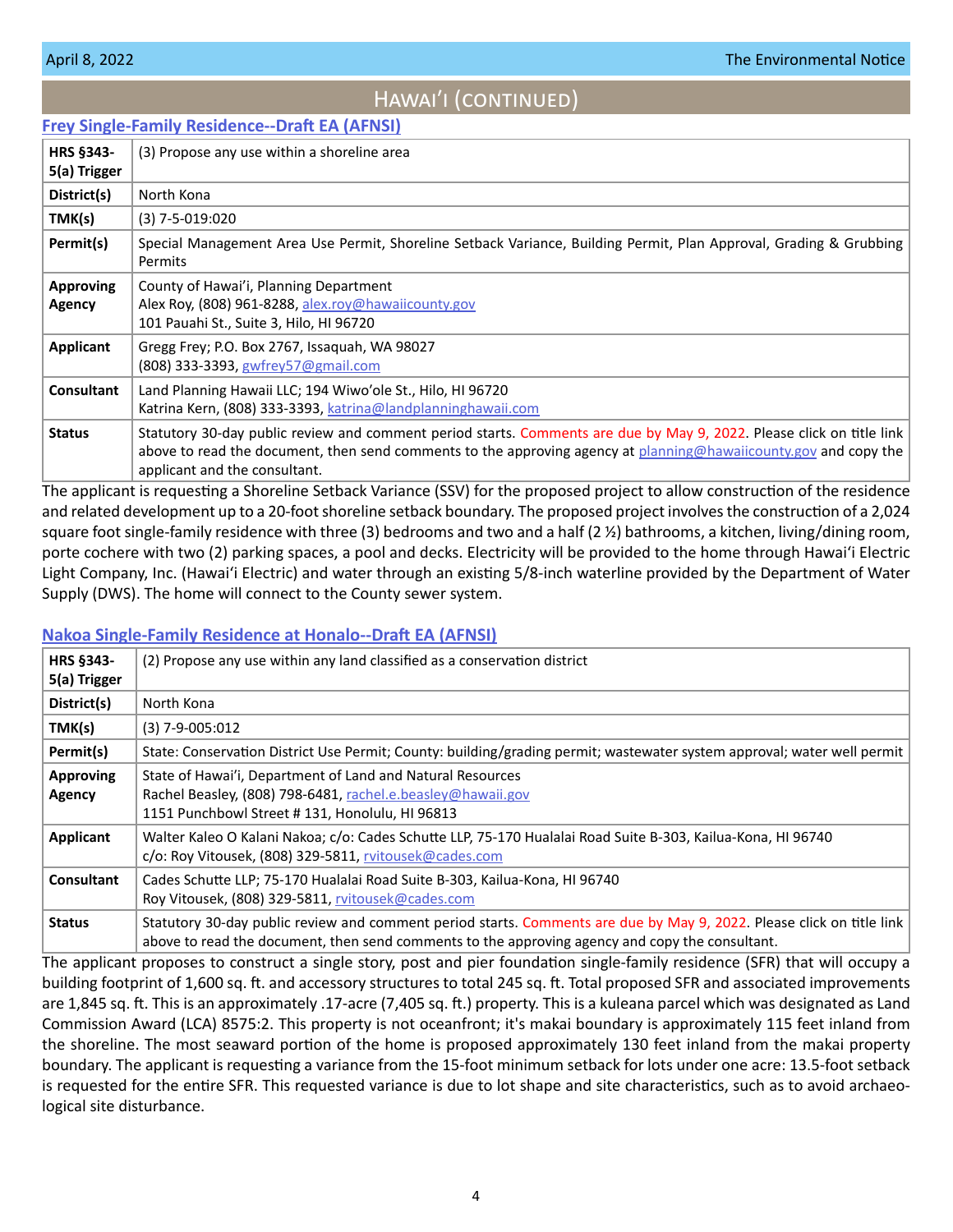#### <span id="page-4-0"></span>**[H-2 Residential Project at Mākena--Final EA \(FONSI\) Vol I,](https://files.hawaii.gov/dbedt/erp/Doc_Library/2022-04-08-MA-FEA-H-2-Residential-Project-at-Makena-Vol-I.pdf) [Vol II](https://files.hawaii.gov/dbedt/erp/Doc_Library/2022-04-08-MA-FEA-H-2-Residential-Project-at-Makena-Vol-II.pdf) [and Vol III](https://files.hawaii.gov/dbedt/erp/Doc_Library/2022-04-08-MA-FEA-H-2-Residential-Project-at-Makena-Vol-III.pdf) HRS §343- 5(a) Trigger** (1) Propose the use of state or county lands or the use of state or county funds **District(s)** Makawao **TMK(s)** (2)2-1-005:085 & 120 (por.) **Permit(s)** Department of Health Community Noise Permit, as applicable; National Pollutant Discharge Elimination System (NPDES); Real Estate Commission Condominium Registration; Department of Health, Non-Potable Irrigation System Approval; Special Management Area (SMA) Use Permit; Construction Permits (Building, Grading, Electrical, Plumbing); and Work on County Highway Permit **Approving Agency** County of Maui, Department of Planning (for the Maui Planning Commission) Ann Cua, (808) 270-7735, [Ann.Cua@co.maui.hi.us](mailto:Ann.Cua%40co.maui.hi.us?subject=) **MAUI**

| 2200 Main Street, One Main Plaza, Suite 315, Wailuku, HI 96793                                                                          |  |  |
|-----------------------------------------------------------------------------------------------------------------------------------------|--|--|
| Applicant<br>H <sub>2R</sub> , LLC; 2005 Main Street, Wailuku, HI 96793<br>Leilani Pulmano, (808) 270-5936, leilanip@pacificrimland.com |  |  |
|                                                                                                                                         |  |  |
| Munekiyo Hiraga; 305 High Street, Suite 104, Wailuku, HI 96793<br><b>Consultant</b>                                                     |  |  |
| Yukino Uchiyama, (808) 983-1233, planning@munekiyohiraga.com                                                                            |  |  |
| Finding of No Significant Impact (FONSI) determination<br><b>Status</b>                                                                 |  |  |

H2R, LLC proposes a residential project and related improvements on approximately 28 acres of land identified as TMK (2)2-1- 005:085 (Parcel 85) and a portion of 120 (Parcel 120) at Mākena, Maui. The proposed project will consist of up to 53 single-family condominium lots, beach parking lot and related infrastructure improvements. Each individual lot owner will construct a single-family dwelling unit and related accessory buildings located on the same lot, the use of which is customary, incidental, usual, and necessary to that of the main single-family home or to the use of the land and in accordance with approved Design Guidelines. The proposed action also involves installation of a Hawaii Emergency Management Agency siren, extension of bike lanes and sidewalks, water, roadway, electrical, communication, and power pole improvements along Mākena Alanui Road and Mākena-Keone'ō'io Road (public roadways), uses of which trigger the need for a Chapter 343, Environmental Assessment.

# Oʹahu

#### **[West Loch Affordable Housing Project--Draft EA \(AFNSI\)](https://files.hawaii.gov/dbedt/erp/Doc_Library/2022-04-08-OA-DEA-West-Loch-Affordable-Housing.pdf)**

| <b>HRS §343-</b><br>5(a) Trigger | (1) Propose the use of state or county lands or the use of state or county funds                                                                                                      |
|----------------------------------|---------------------------------------------------------------------------------------------------------------------------------------------------------------------------------------|
| District(s)                      | 'Ewa                                                                                                                                                                                  |
| TMK(s)                           | $(1)$ 9-1-122: 004                                                                                                                                                                    |
| Permit(s)                        | Numerous (see document)                                                                                                                                                               |
| <b>Approving</b><br>Agency       | City and County of Honolulu, Department of Land Management<br>Cameron Lowry, (808) 768-4294, cameron.lowry@honolulu.gov<br>558 South King St., Honolulu, HI 96813                     |
| Applicant                        | Komohale West Loch, LLC; 1100 Alakea Street, 27th Floor, Honolulu, HI 96813<br>Daniel Sandomire, (808) 547-2293, daniel@stanfordcarr.com                                              |
| <b>Consultant</b>                | Environmental Communications, Inc.; P.O. Box 236097, Honolulu, HI 96823<br>Taeyong Kim, (808) 528-4661, environcom1@gmail.com                                                         |
| <b>Status</b>                    | Statutory 30-day public review and comment period starts. Comments are due by May 9, 2022. Please send comments to<br>the approving agency and copy the applicant and the consultant. |

The primary purpose of the subject project is to develop affordable rental housing in the 'Ewa District in a manner contextually consistent with the planned development communities already in place or soon to be developed. The proposed project will increase the affordable housing inventory for the City and County of Honolulu in a well suited location on lands available in the City's land inventory. The conceptual design of the subject project represents a development cluster similar in character to the low-density townhome style residential developments located to the north and south of the project site. The cluster of structures are served by on-grade parking throughout the site and a central community center building. Separate entry and exit points are located along Renton Road. A total of 127 residential units will be provided.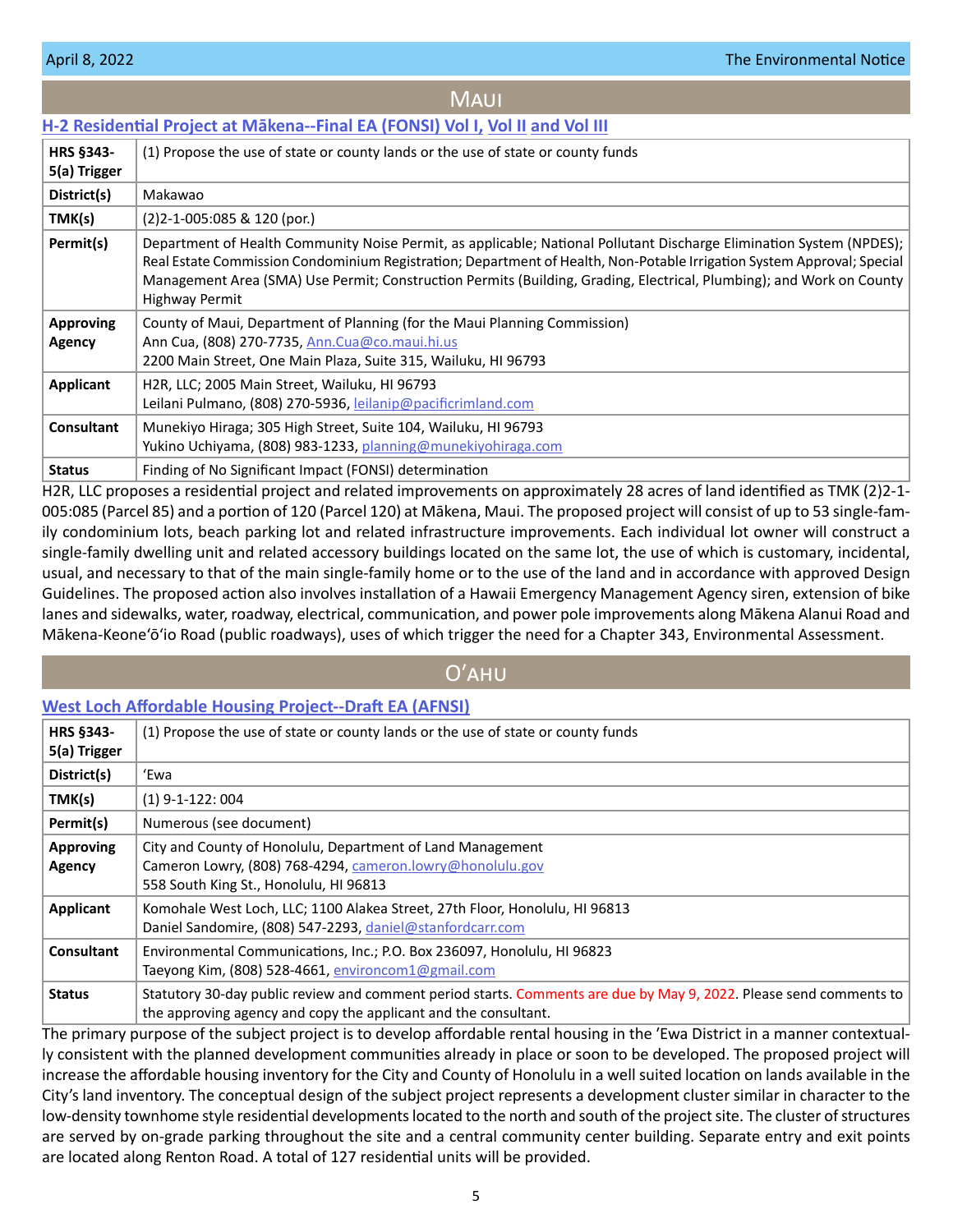<span id="page-5-0"></span>

| $\sim$ , $\sim$ , $\sim$ , $\sim$ , $\sim$ , $\sim$ , $\sim$ , $\sim$ |                                                                                                                                                                                                                                                                                                                                                                                                                                                                                                                                                                                                              |
|-----------------------------------------------------------------------|--------------------------------------------------------------------------------------------------------------------------------------------------------------------------------------------------------------------------------------------------------------------------------------------------------------------------------------------------------------------------------------------------------------------------------------------------------------------------------------------------------------------------------------------------------------------------------------------------------------|
|                                                                       | Mā'ili Residential Development at the former Voice of America site--Draft EA (AFNSI)                                                                                                                                                                                                                                                                                                                                                                                                                                                                                                                         |
| <b>HRS §343-</b><br>5(a) Trigger                                      | (1) Propose the use of state or county lands or the use of state or county funds                                                                                                                                                                                                                                                                                                                                                                                                                                                                                                                             |
| District(s)                                                           | Wai'anae                                                                                                                                                                                                                                                                                                                                                                                                                                                                                                                                                                                                     |
| TMK(s)                                                                | $(1)$ 8-7-010: 030 & 031                                                                                                                                                                                                                                                                                                                                                                                                                                                                                                                                                                                     |
| Permit(s)                                                             | Required and Potential Permits: Department of the Army (DA) Permit; Clean Water Act, Section 401 Certification; Nation-<br>al Pollutant Discharge Elimination System (NPDES) Permits; Disability and Communication Access Board review for compli-<br>ance; Community Noise Permit; Stream Channel Alteration Permit (SCAP); Federal Consistency for Coastal Zone Management;<br>Building Permit; Grading Permit; Trenching Permit; Sewer Connection; Subdivision Application; Surface Runoff from Con-<br>struction Activities entering into City's Storm Sewer System; Street Usage Permit; Plan Approvals |
| Proposing/<br><b>Determining</b><br>Agency                            | State of Hawai'i, Department of Hawaiian Home Lands<br>Darrell Ing, (808) 620-9276, darrell.h.ing@hawaii.gov<br>91-5420 Kapolei Parkway, Kapolei, HI 96707                                                                                                                                                                                                                                                                                                                                                                                                                                                   |
| <b>Consultant</b>                                                     | Gray, Hong, Nojima & Associates, Inc.; 201 Merchant Street, Suite 1900, Honolulu, HI 96813<br>Toby Hanzawa, (808) 521-0306, thanzawa@grayhongnojima.com                                                                                                                                                                                                                                                                                                                                                                                                                                                      |
| <b>Status</b>                                                         | Statutory 30-day public review and comment period starts. Comments are due by May 9, 2022. Please send comments to<br>the proposing/determining agency at $\frac{1}{2}$ thanzawa@grayhongnojima.com                                                                                                                                                                                                                                                                                                                                                                                                          |

Oʹahu (continued)

# The State of Hawaiʻi Department of Hawaiian Home Lands (DHHL) is proposing to develop approximately 40 acres of state-owned land as a homestead community in Mā'ili, Wai'anae, O'ahu. This community is envisioned to accommodate approximately 280 single- and multi-family residences which will be offered to beneficiaries of the Hawaiian Homes Commission Act. The long waiting list of over 23,000 residential applicants underscores the extreme urgency to provide needed housing for the native Hawaiian beneficiaries.

# **[Kanoelani Elementary School Shade Structure--Final EA \(FONSI\)](https://files.hawaii.gov/dbedt/erp/Doc_Library/2022-04-08-OA-FEA-Kanoelani-Elementary-School-Shade-Structure.pdf)**

| <b>HRS §343-</b><br>5(a) Trigger           | (1) Propose the use of state or county lands or the use of state or county funds                                                                                                         |
|--------------------------------------------|------------------------------------------------------------------------------------------------------------------------------------------------------------------------------------------|
| District(s)                                | 'Ewa                                                                                                                                                                                     |
| TMK(s)                                     | $(1)$ 9-4-115: 023                                                                                                                                                                       |
| Permit(s)                                  | Variance from Pollution Control, Disability and Communication Access Board, Chapter 6E Review, Grubbing-Grading-Stock-<br>piling, Building, Waiver (Height and Lot Area), HFD Plan Check |
| Proposing/<br><b>Determining</b><br>Agency | State of Hawai'i, Department of Education<br>William George, (808) 768-5125, William.george@k12.hi.us<br>3633 Wai'alae Avenue, Honolulu, HI 96816                                        |
| Consultant                                 | Gerald Park Urban Planner; 95-595 Kaname'e Street #324, Mililani, HI 96789<br>Gerald Park, (808) 625-9626, gpark@gpup.biz                                                                |
| <b>Status</b>                              | Finding of No Significant Impact (FONSI) determination                                                                                                                                   |

The Department of Education, State of Hawai'i, proposes to construct improvements at Kanoelani Elementary School, District of 'Ewa, O'ahu, Hawai'i. Kanoelani Elementary School is located in the Gentry Waipio residential community in Central O'ahu.

The proposed action will increase the cafeteria capacity to accommodate the growing student population with remote food service and / or a dining facility, A covered structure open on three sides will be constructed. Exterior walls are not proposed except the side facing Building C will be enclosed by a CMU wall. A capacity of 378 students is projected.

Roof runoff from the structure will be piped to an underground stormwater retention system to be constructed on the hillside to the east of the building site. The cost of the project is estimated at \$7.0 million.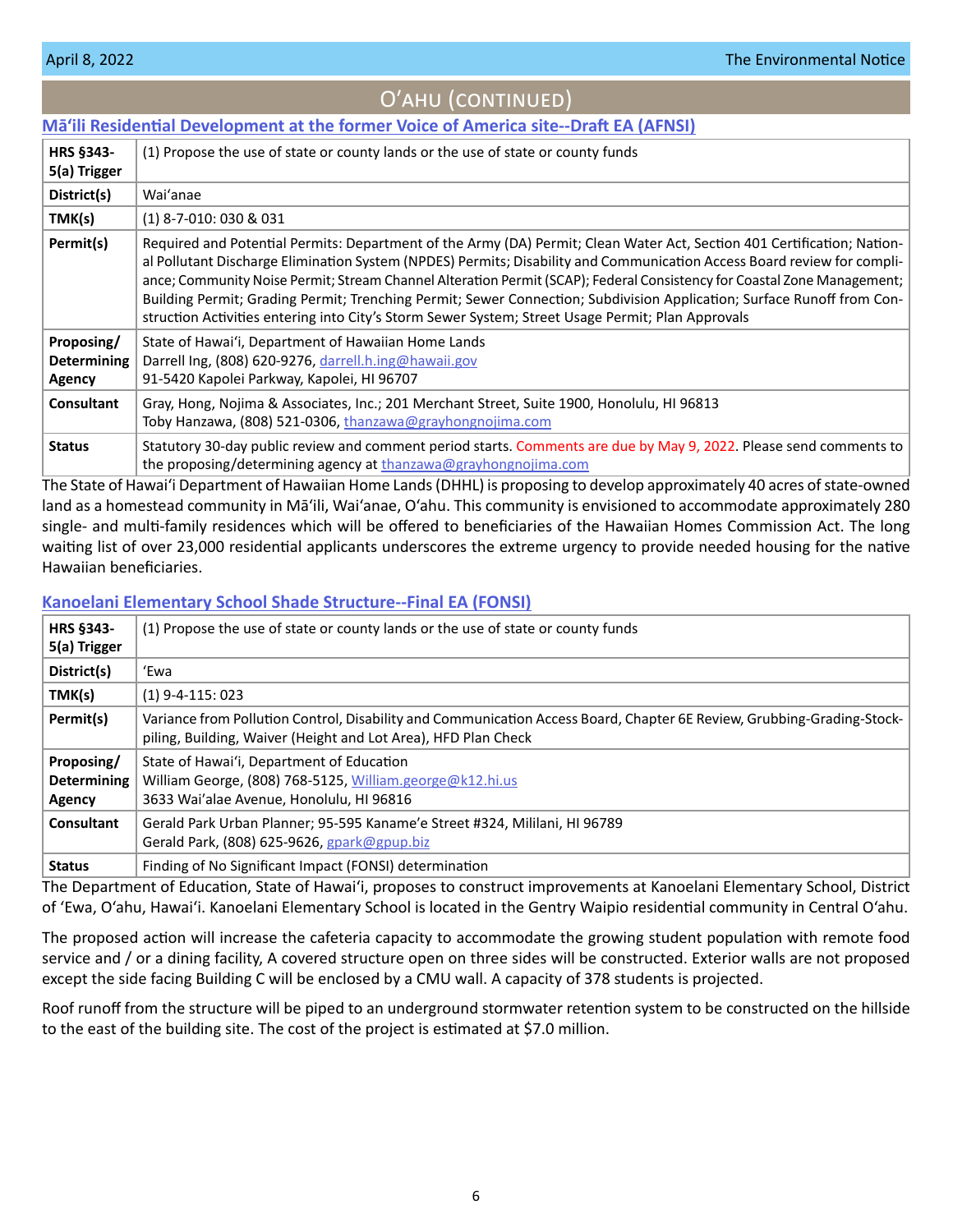# Chapter 25, Revised Ordinances of Honolulu

<span id="page-6-0"></span>Use of the Special Management Area (SMA) is not a trigger under Chapter 343, but developments in Oʻahu's SMA are required to go through an environmental review process that mirrors the procedural requirements of [HRS Chapter 343](https://www.capitol.hawaii.gov/hrscurrent/Vol06_Ch0321-0344/HRS0343/HRS_0343-.htm), pursuant to [Revised Ordinances of Honolulu, Chapter 25.](https://www.honolulu.gov/rep/site/ocs/roh/ROH_Chapter_25_article_1_12.pdf) Developments being reviewed under Chapter 25 but not Chapter 343 appear here.

#### **[58-2 Makanale Single-Family Residences--Final EA \(FONSI\)](https://files.hawaii.gov/dbedt/erp/Other_TEN_Publications/2022-04-08-OA-Chapter-25-FEA-58-2-Makanale-Single-Family-Residences.pdf)**

| District(s)                | Ko'olauloa (North Shore Sustainable Communities Plan Area)                                                                                                                                                                      |
|----------------------------|---------------------------------------------------------------------------------------------------------------------------------------------------------------------------------------------------------------------------------|
| TMK(s)                     | $(1)$ 5-8-003: 012                                                                                                                                                                                                              |
| Permit(s)                  | Special Management Area (SMA) Use Permit; Building Permits; Erosion and Sediment Control Plan; Community Noise<br>Permit; Sewer Connection Permit; Board of Water Supply Plan Approval; Hawaiian Electric Company Plan Approval |
| <b>Approving</b><br>Agency | City and County of Honolulu, Department of Planning and Permitting<br>Christi Keller, (808) 768-8087, c.keller@honolulu.gov<br>650 South King Street, 7th Floor, Honolulu, HI 96813                                             |
| Applicant                  | John and Fumie Winebarger; 4-42-15 Daizawa, Setagaya-ku, Tokyo, Japan 155-0032<br>John Winebarger, +81-90-6493-7711, john.winebarger@ascent-dev.com                                                                             |
| Consultant                 | SWCA Environmental Consultants; 1200 Ala Moana Boulevard, Suite 380, Honolulu, HI 96814<br>Stephanie Nagai, (808) 892-3432, snagai@swca.com                                                                                     |
| <b>Status</b>              | Finding of No Significant Impact (FONSI) determination                                                                                                                                                                          |

The Project proposes the development of one single-family detached dwelling unit, one two-family detached dwelling unit, two swimming pools, two garages, and landscaping elements on a 37,884-square-foot shoreline lot within the R-5 Residential District and Special Management Area on the North Shore of O'ahu (Project). The site was previously developed with a single-family dwelling, but is currently vacant and occupied with scattered vegetation. Kaunala Stream also runs through the property, and a portion of the property is located within the Coastal High Hazard Area, or Flood Zone VE. The closest structure to the Pacific Ocean is proposed to be set back approximately 90 feet feet from the certified shoreline, and all structures will be located outside of the Kaunala Stream building setback line.

# **[Wailehua I Single-Family Residences--Final EA \(FONSI\)](https://files.hawaii.gov/dbedt/erp/Other_TEN_Publications/2022-04-08-OA-Chapter-25-FEA-Wailehua-I-Single-Family-Residences.pdf)**

| District(s)                       | Ko'olaupoko                                                                                                                                                                         |
|-----------------------------------|-------------------------------------------------------------------------------------------------------------------------------------------------------------------------------------|
| TMK(s)                            | $(1)$ 4-7-014: 051, 052 and 055                                                                                                                                                     |
| Permit(s)                         | SMA Use Permit; Building Permits; Development Permits; Street Usage Permit, Occupancy Permit; Community Noise Permit;  <br>Individual Wastewater System Permit                      |
| <b>Approving</b><br><b>Agency</b> | City and County of Honolulu, Department of Planning and Permitting<br>Christi Keller, (808) 768-8087, c.keller@honolulu.gov<br>650 South King Street, 7th Floor, Honolulu, HI 96813 |
| Applicant                         | HK Construction, Inc.; 2046 South King Street, Honolulu, HI 96826<br>Angie Kim, (808) 841-1800, info@hkchawaii.com                                                                  |
| Consultant                        | GK Environmental, LLC; P.O. Box 1310, Honoka'a, HI 96727<br>Graham Knopp, Principal, (808) 938-8583, gpknopp@gkenvllc.com                                                           |
| <b>Status</b>                     | Finding of No Significant Impact (FONSI) determination                                                                                                                              |

The overall Project involves the development of 10 zoning lots with 10 single-family detached dwelling units in the Special Management Area in Kahaluʹu, Oʹahu (Project). Building permits were previously obtained for four of the ten dwelling units. Construction of two of the dwelling units is nearly complete, and two more are in the building permit phase of development. Approval of a SMA Use Permit is required prior to the issuance of building permits for the remaining six dwelling units. A Subdivision application to allow the consolidation and resubdivision of three lots into 10 lots received tentative approval in February, 2021. Other than the two dwelling units already constructed, the majority of the site is currently vacant with overgrown vegetation. The site is in Flood Zone X, and site runoff flows into a drainage along the northern side of the property. The Army Corps determined there are no jurisdictional wetlands on the site.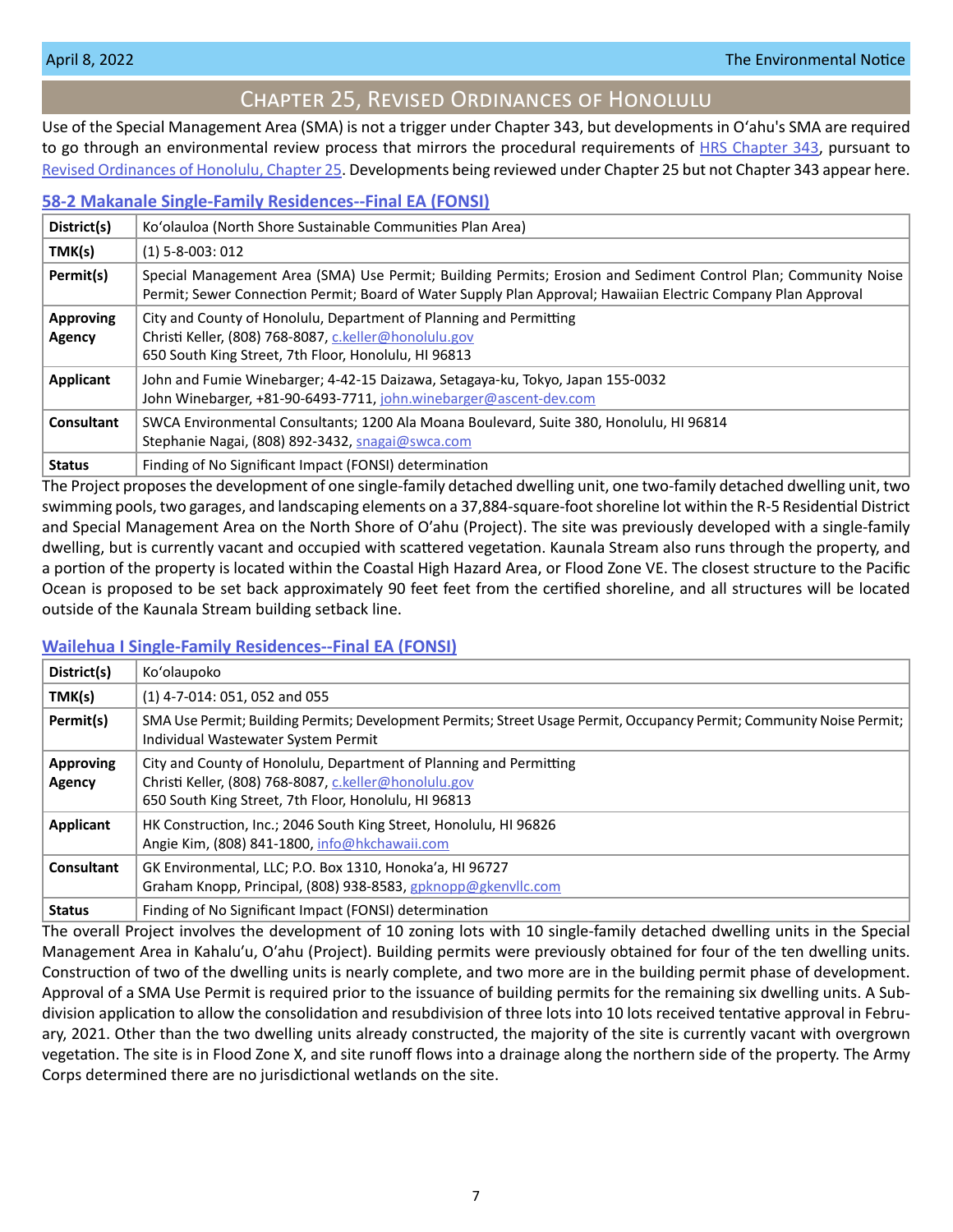# Previously Published Documents Open for Comment

<span id="page-7-0"></span>**Status:** The comment period for these projects began previously. Comments are due April 22, 2022. Please click on the links below to read a document, then send comments to the relevant agency and copy any relevant applicant and/or consultant identified in the submission form that follows the initial agency letter.

#### **Hawai**ʹ**i**

**[Keauhou Bay Management Plan--\(EIS Preparation Notice\)](https://files.hawaii.gov/dbedt/erp/Doc_Library/2022-03-23-HA-EISPN-Keauhou-Bay-Management-Plan.pdf) [Kawaihae Road, Replacement of Waiaka Bridge and Realignment of Approaches--Draft EA \(AFNSI\)](https://files.hawaii.gov/dbedt/erp/Doc_Library/2022-03-23-HA-DEA-Kawaihae-Road-Replacement-of-Waiaka-Bridge-and-Realignment-of-Approaches.pdf)**

#### **O**ʹ**ahu**

**[Waimānalo Research Station Master Plan--Draft EA \(AFNSI\) Vol 1](https://files.hawaii.gov/dbedt/erp/Doc_Library/2022-03-23-OA-DEA-Waimanalo-Research-Station-Master-Plan-Vol-1.pdf) and [Vol 2](https://files.hawaii.gov/dbedt/erp/Doc_Library/2022-03-23-OA-DEA-Waimanalo-Research-Station-Master-Plan-Vol-2.pdf) [Iwilei Infrastructure Improvement Master Plan and Liliha Civic Center Master Plan--\(EIS Preparation Notice\)](https://files.hawaii.gov/dbedt/erp/Doc_Library/2022-03-23-OA-EISPN-Iwilei-Infrastructure-Improvement-MP-and-Liliha-Civic-Center-MP.pdf) [Kim Residence in Kahala-](https://files.hawaii.gov/dbedt/erp/Other_TEN_Publications/2022-03-23-OA-Chapter-25-DEA-Kim-Residence-in-Kahala.pdf)-Draft EA (AFNSI) ROH Chapter 25 [Stiles Residence in Waialua--Draft EA \(AFNSI\)](https://files.hawaii.gov/dbedt/erp/Other_TEN_Publications/2022-03-23-OA-Chapter-25-DEA-Stiles-Residence-in-Waialua.pdf) ROH Chapter 25**

# Lists of Exemption Notices

Pursuant to  $HAR \frac{6}{9}$  11-200.1-17, State and county agencies that have determined specific actions to be exempt from the requirement to prepare an EA are required to submit a listing of such exemptions made during the previous month. Following are Lists of Exemption Notices submitted by various agencies for March 2022; contact the identified agency contact on each list for additional information about any specific exemption:

# **County of Maui State of Hawai**<sup>'</sup>i

[Department of Water Supply](https://files.hawaii.gov/dbedt/erp/List_Ex_Notice/2022-04-08-COM-DWS-List-of-Exemptions-Mar-2022.pdf) [Department of Land and Natural Resources](https://files.hawaii.gov/dbedt/erp/List_Ex_Notice/2022-04-08-SOH-DLNR-List-of-Exemptions-Mar-2022.pdf)

[Department of Environmental Management](https://files.hawaii.gov/dbedt/erp/List_Ex_Notice/2022-04-08-COM-DEM-List-of-Exemptions-Mar-2022.pdf) [Department of Accounting and General Services](https://files.hawaii.gov/dbedt/erp/List_Ex_Notice/2022-04-08-SOH-DAGS-List-of-Exemptions-Mar-2022.pdf) Hawai'i Housing Finance and Development Corp.

#### **County of Hawai**ʻ**i**

[Department of Public Works](https://files.hawaii.gov/dbedt/erp/List_Ex_Notice/2022-04-08-COH-DPW-List-of-Exemptions-Mar-2022.pdf)

# Exemption Declaration

The Kaua'i Police Department has declared the following action exempt from the requirement to prepare an EA pursuant to [HAR § 11-200.1-16,](https://health.hawaii.gov/opppd/files/2019/08/11-200.1.pdf) and is requesting this voluntary publication:

#### **Kaua**ʹ**[i Police Station Improvements](https://files.hawaii.gov/dbedt/erp/Other_TEN_Publications/2022-04-08-KA-Exemption-Kauai-Police-Station-Improvements.pdf)**

The Kaua'i Police Department is proposing to create a new concrete slab in an already paved portion of the Department's complex. On this slab will be built a hydraulic auto-lift structure with an approximate height of 22' 2 1/8." There exist taller structures in the immediate vicinity including the adjacent evidence storage building, Ke Hale Makai Police Station, police training tower, State Judiciary, and Vidinha Stadium.

# Use of Prior Determination

The State of Hawai'i, Department of Transportation (DOT) [has determined](https://files.hawaii.gov/dbedt/erp/Other_TEN_Publications/2022-04-08-OA-Prior-Determination-DOT-Farrington-Highway-Widening.pdf) that additional environmental review is not required for the Farrington Highway Widening, Kapolei Golf Course to Fort Weaver Road project, pursuant to HAR, Section 11-200.1-11.

The original scope of work for the project which included the widening of the existing two-lane (one in each direction) roadway to a four-lane (two in each direction) roadway with the installation of sidewalks and bicycle lanes in each direction was disclosed in a [Final Environmental Assessment](https://files.hawaii.gov/dbedt/erp/Doc_Library/2020-09-23-OA-FEA-Farrington-Highway-Improvements.pdf) published with FONSI in *The Environmental Notice* [dated September 23, 2020](https://files.hawaii.gov/dbedt/erp/The_Environmental_Notice/2020-09-23-TEN.pdf). Due to the growing need to address sub-regional safety within the project area, the scope has been reduced to include the widening of the existing roadway to a three-lane (one in each direction with a center turning lane) roadway with the installation of sidewalks and bicycle lanes. DOT believes the reduced scope remains compliant with the previously-satisfied requirements of Chapter 343, HRS.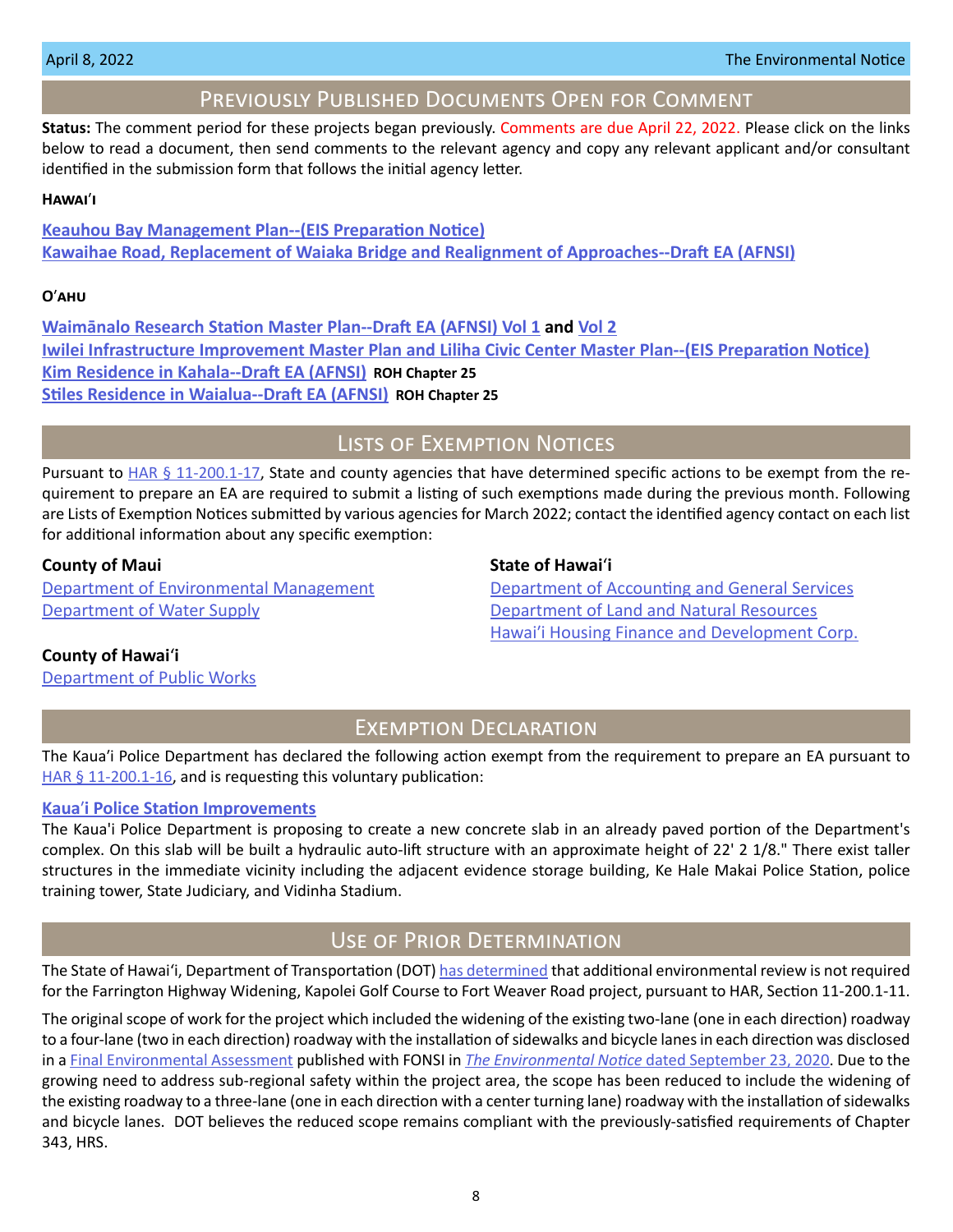# Coastal Zone Management Notices

# Federal Consistency Reviews

<span id="page-8-0"></span>The following federal actions are being reviewed for consistency with the enforceable policies of the Hawaiʻi Coastal Zone Management (CZM) Program, including [the CZM objectives and policies in Hawaiʻi Revised Statutes, Chapter 205A.](https://www.capitol.hawaii.gov/hrscurrent/Vol04_Ch0201-0257/HRS0205A/HRS_0205A-0002.htm) Federal consistency, pursuant to Section 307 of the Coastal Zone Management Act of 1972 (CZMA), as amended, generally requires that federal actions, within and outside of the coastal zone, which have reasonably foreseeable effects on any coastal use (land or water) or natural resource of the coastal zone be consistent with the enforceable policies of a state's federally approved coastal management program. Federal actions include federal agency activities, federal license or permit activities, and federal financial assistance activities. This public notice is being provided in accordance with § 306(d)(14) of the CZMA, and federal regulations at 15 CFR § 930.2, § 930.42, and § 930.61. General information about federal consistency is available at the [Hawai](http://planning.hawaii.gov/czm/federal-consistency/)ʻi [CZM Program web site,](http://planning.hawaii.gov/czm/federal-consistency/) or call (808) 587-2878.

For specific information or questions about an action listed below, contact the CZM staff person identified for each action. The CZM Program is required to adhere to federal review deadlines, therefore, comments must be received by the date specified. Comments may be submitted by mail or electronic mail, to the addresses below.

**Mail:** Office of Planning and Sustainable Development **Email: [Debra.L.Mendes@hawaii.gov](mailto:Debra.L.Mendes%40hawaii.gov?subject=)** Department of Business, Economic Development and Tourism P.O. Box 2359, Honolulu, HI 96804

# **Hydrographic Research of Waters Surrounding Nihoa Island**

**Proposed Action:** NOAA Office of Coast Survey proposes to perform hydrographic research with an uncrewed surface vehicle (USV). The work would primarily be performed in the waters surrounding Nihoa Island. The research is focused on the practical application of autonomous systems to marine science and seafloor mapping for safety of navigation (hydrography). The USVs are equipped with a Kongsberg EM2040P and EM2040 Multibeam echosounders (MBES), respectively, whose operating parameters can be found in a table provided by the CZM contact. The DriX ASV also operates a Kongsberg EK80 fisheries echosounder and a Sonardyne USBL/Acoustic modem. Typical survey operations involve systematic survey patters, either in tandem with a crewed vessel or independently with operators as much as 25 km away. Additional information on the nature of Coast Survey work can be found in a 2013 Programmatic Environmental Assessment, available at: [https://nauticalcharts.](https://nauticalcharts.noaa.gov/about/docs/regulations-and-policies/2013-18-nepa-ocs-final-pea.pdf) [noaa.gov/about/docs/regulations-and-policies/2013-18-nepa-ocs-final-pea.pdf](https://nauticalcharts.noaa.gov/about/docs/regulations-and-policies/2013-18-nepa-ocs-final-pea.pdf)

| Location:              | Waters surrounding Nihoa Island                         |
|------------------------|---------------------------------------------------------|
| <b>Federal Action:</b> | <b>Federal Agency Activity</b>                          |
| <b>Federal Agency:</b> | NOAA, Office of Coast Survey                            |
| <b>CZM Contact:</b>    | Debra Mendes, (808) 587-2840, Debra.L.Mendes@hawaii.gov |
| <b>Comments Due:</b>   | April 22, 2022                                          |

# **SHORELINE NOTICES**

# Applications for Shoreline Certification

The shoreline certification applications below are available for review and comment at the Department of Land and Natural Resources offices on Kaua'i, Hawai'i, Maui, and Honolulu, 1151 Punchbowl Street, Room 220 ([HRS § 205A-42](https://www.capitol.hawaii.gov/hrscurrent/Vol04_Ch0201-0257/HRS0205A/HRS_0205A-0042.htm) and [HAR § 13-](https://dlnr.hawaii.gov/ld/files/2013/07/Ch13-222-Amend-Compil-Stand-Rev1.pdf) [222-12](https://dlnr.hawaii.gov/ld/files/2013/07/Ch13-222-Amend-Compil-Stand-Rev1.pdf)). **Maps and photos of each application file can be viewed [here](https://ags.hawaii.gov/survey/shoreline/#apps)**. All comments shall be submitted in writing to the State Land Surveyor, 1151 Punchbowl Street, Room 210, Honolulu, HI 96813 and postmarked no later than 15 calendar days from the date of this public notice of the application. For more information, call Ian Hirokawa at (808) 587-0420.

| $^{\mathrm{t}}$ File No. | Location                                                                                      | <b>TMK</b> | <b>Applicant</b> | Owner                         |
|--------------------------|-----------------------------------------------------------------------------------------------|------------|------------------|-------------------------------|
| KA-467                   | 5520 Ka Haku Road, Kaua'i 96722   (4) 5-4-011: 004 and 5-4-004: 035   Honua Engineering, Inc. |            |                  | SOF-XI Kauai P.V. Hotel, L.P. |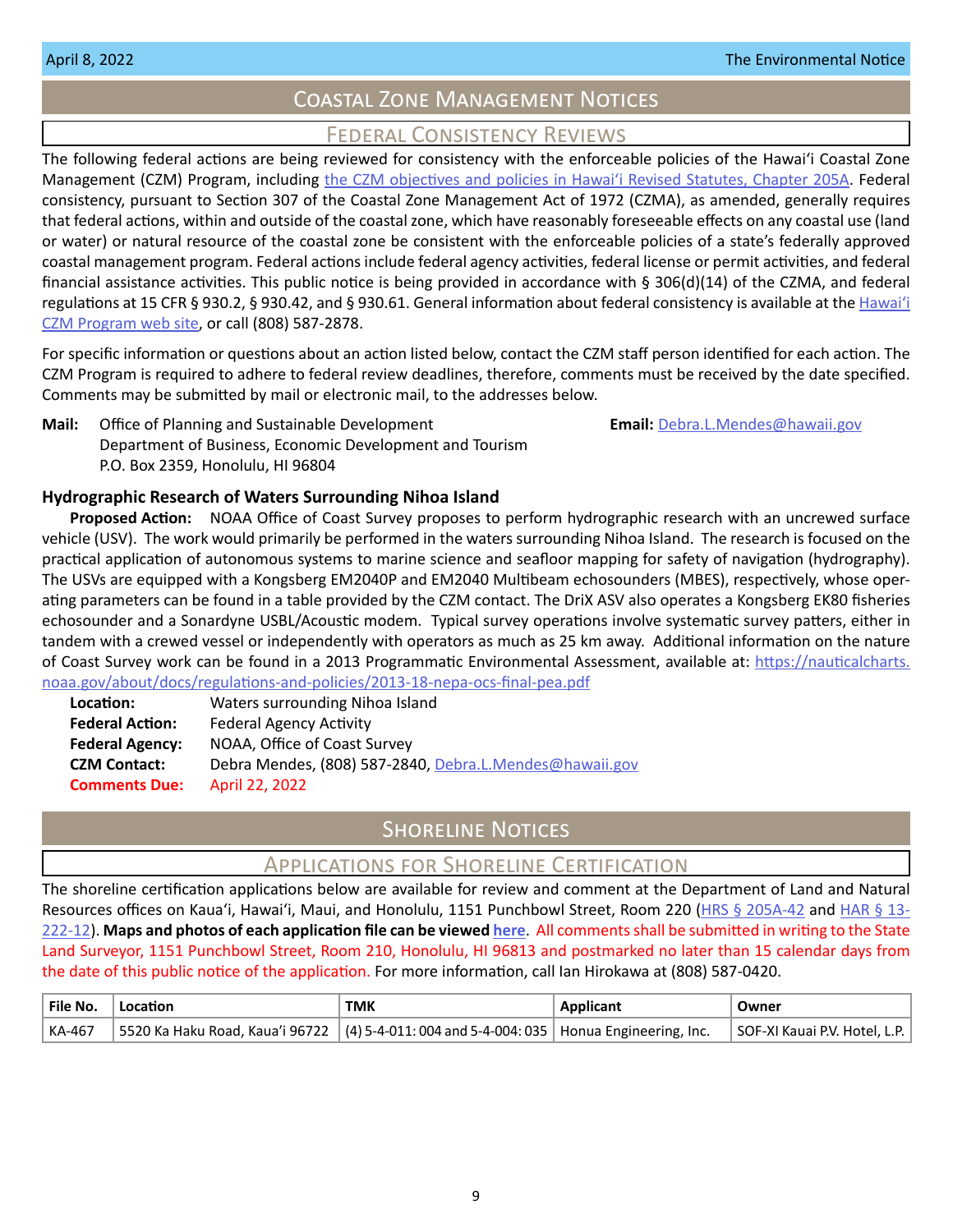# SHORELINE NOTICES (CONTINUED)

# Proposed Shoreline Certifications and Rejections

<span id="page-9-0"></span>The shoreline notices below have been proposed for certification or rejection by the Department of Land and Natural Resourc-es [\(HRS § 205A-42](http://HRS § 205A-42) and [HAR § 13-222-26\)](https://dlnr.hawaii.gov/ld/files/2013/07/Ch13-222-Amend-Compil-Stand-Rev1.pdf). Any person or agency who wants to appeal shall file a notice of appeal in writing with DLNR no later than 20 calendar days from the date of this public notice. Send the appeal to the Board of Land and Natural Resources, 1151 Punchbowl Street, Room 220, Honolulu, Hawai'i 96813.

| File No. | <b>Status</b> | Location                                | <b>TMK</b>                                                             | Applicant                            | Owner                                 |
|----------|---------------|-----------------------------------------|------------------------------------------------------------------------|--------------------------------------|---------------------------------------|
| MA-760   | Proposed      | 545 Linekona Place, Maui 96793          | $(2)$ 3-4-028: 077                                                     | <b>Action Survey LLC</b>             | Andrew James Haupt                    |
| HA-619   | Proposed      | 69-1616 Puakō Beach Drive, Hawai'i      | $(3) 6 - 9 - 002: 026$                                                 | Wes Thomas Associates                | Sean Sullivan and Cheryl<br>Dalrymple |
| HA-621   | Proposed      | Lot 2 Ke Kailani Subdivision, Hawai'i   | $(3) 6 - 8 - 036$ : 002                                                | Chase Bushor                         | HFIP, LLC                             |
| OA-1956  | Rejection     | 5589 Kalaniana'ole Highway, O'ahu 96821 | $(1)$ 3-7-001: 032                                                     | Wesley T. Tengan                     | M&M Family Trust                      |
| KA-460   | Rejection     | Hanamaulu, Līhu'e                       | $(4)$ 3-5-001: 102,<br>5, 8, 9, 92, 109,<br>111, 128, 158,<br>159, 160 | Esaki Surveying and<br>Mapping, Inc. | County of Kaua'i, State of<br>Hawai'i |

# Coastal Zone Management Notices (continued)

# Special Management Area (SMA) Minor Permits

The SMA Minor permits below have been approved ( $HRS \S 205A-30$ ). For more information, contact the relevant county/state planning agency: Honolulu [(808) 768-8015]; Hawaiʻi [East (808) 961-8288], [West (808) 323-4770]; Kauaʻi [(808) 241-4050]; Maui [(808) 270-7735]; Kakaʻako or Kalaeloa Community Development District [(808) 587-2846]

| Location (TMK)                                   | <b>Description (File No.)</b>                                                                                         | <b>Applicant/Agent</b>                                |
|--------------------------------------------------|-----------------------------------------------------------------------------------------------------------------------|-------------------------------------------------------|
| Kaua'i: Keālia (4-7-007:023)                     | Gazebo and Gravel Pathway (SMA(M)-2022-10)                                                                            | Ken Kannappan /Alwyn-Trigg Smith<br>Architects        |
| Kaua'i: Kōloa (2-8-21-077)                       | Two-Story Private Recreational Building (SMA(M)-2022-11)                                                              | Makahuena-Preferred A, LLC/ Cades<br>Shutte           |
| Maui: Pā'ia (2-5-005: 018)                       | Paia Post Office Subdivision (SM2 20210065)                                                                           | Sam Hirbod, EC Paia LLC                               |
| Maui: Napili (4-3-002: 053 and 054)              | Napili Sunset Shoreline Repairs (SM2 20210089)                                                                        | Napili Sunset Condominium Associa-<br>tion            |
| Maui: Ha'iku (2-9-011: 005)                      | Construction of a Building (SM2 20220019)                                                                             | Nicole Kent                                           |
| Maui: Ma'alaea (3-6-008: 005)                    | Install Food Truck/Carts/Hub (SM2 20220020)                                                                           | Joshua Marten                                         |
| Maui: Ha'iku (2-7-004: 022, 048, 049<br>and 052) | All Improvements for Vehicular Access (SM2 20220022)                                                                  | Dominic Crosario                                      |
| O'ahu: Waialua (6-6-025: portion<br>011)         | New Agricultural Products Processing Facility and Agribusiness<br>Activities (2021/SMA-83)                            | NS Holdings, LLC                                      |
| O'ahu: Hale'iwa (6-6-030: 018)                   | Jacobs Residence - Major Alterations and Addition (2022/<br>$SMA-5)$                                                  | Nathan and Jennifer Jacobs/Hawaii<br>Architects, Inc. |
| O'ahu: Lanikai (4-3-008: 042)                    | New Pool and Additions and Alterations to the Existing Sin-<br>gle-family Dwelling, Driveway and Garage (2022/SMA-10) | Cary and Ashley Levine/William<br>Benjamin            |
| O'ahu: Kane'ohe (4-7-058: 010)                   | Wailehua Road, Utility Installation, Type B - Additional An-<br>tennas and Equipment (2022/SMA-16)                    | AT&T Mobility/Crown Castle                            |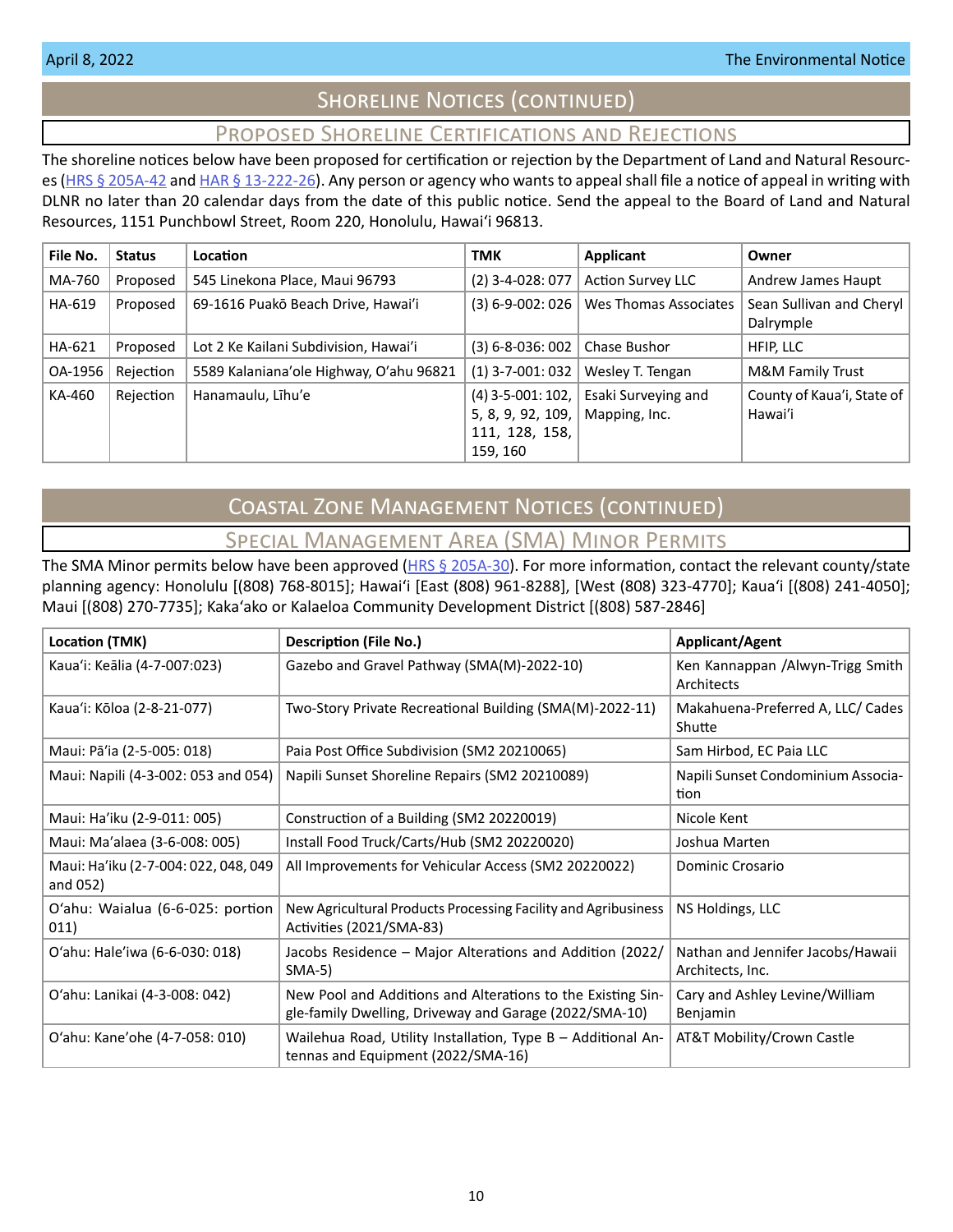# Federal Notices

<span id="page-10-0"></span>As a courtesy, listed below are some relevant entries from the Federal Register published since the last issue of *The Environmental Notice*. **For more information, click on the title link**, also available at [www.federalregister.gov](http://www.federalregister.gov).

#### **Rule: [Pacific Island Fisheries; 2022-2025 Annual Catch Limits and Accountability Measures for Main Hawaiian](https://www.federalregister.gov/documents/2022/03/28/2022-06285/pacific-island-fisheries-2022-2025-annual-catch-limits-and-accountability-measures-for-main-hawaiian)**

**[Islands Uku \(Gray Jobfish\)](https://www.federalregister.gov/documents/2022/03/28/2022-06285/pacific-island-fisheries-2022-2025-annual-catch-limits-and-accountability-measures-for-main-hawaiian) (published by the National Oceanic and Atmospheric Administration on 03/28/2022)** In this final rule, NMFS implements an annual catch limit (ACL) of 295,419 lb (134 metric tons (t)), an annual catch target (ACT) of 291,010 lb (132 t), and accountability measures (AM) for main Hawaiian Islands (MHI) uku for fishing years 2022, 2023, 2024, and 2025. These ACLs and ACTs apply to the total combined commercial and non-commercial catch of uku. As an in-season accountability measure, if NMFS projects that the total catch will reach the ACT in any given fishing year, we would close commercial and non-commercial uku fisheries in Federal waters for the remainder of the fishing year. As a post-season AM, if NMFS determines that the most recent three-year average total catch exceeded the ACL in a fishing year, we would reduce the ACL and ACT for the following fishing year by the amount of the overage. This rule supports the long-term sustainability of MHI uku. The final rule is effective April 27, 2022.

# **Notice: [Western Pacific Fishery Management Council; Public Meetings](https://www.federalregister.gov/documents/2022/03/29/2022-06555/western-pacific-fishery-management-council-public-meetings) (published by the National Oceanic and Atmospheric Administration on 03/29/2022)**

The Western Pacific Fishery Management Council (Council) will hold its Social Science Planning Committee (SSPC), Archipelagic Plan Team (APT), and Fishery Data Collection and Research Committee—Technical Committee for the Data Collection Subpanel (FDCRC-TC-DCSP) meetings to discuss and make recommendations on fishery management issues in the Western Pacific Region. The meetings will be held between April 14 and April 28, 2022. For specific times and agendas, click on the title link and scroll to SUPPLEMENTARY INFORMATION. The meetings will be held by web conference via Webex. Instructions for connecting to the web conference and providing oral public comments will be posted on the Council website at [www.wpcouncil.](http://www.wpcouncil.org) [org](http://www.wpcouncil.org). For assistance with the web conference connection, contact the Council office at (808) 522-8220.

# **Notice: [Endangered Species; Receipt of Recovery Permit Applications](https://www.federalregister.gov/documents/2022/04/07/2022-07366/endangered-species-receipt-of-recovery-permit-applications) (published by the Fish and Wildlife Service on 04/07/2022)**

The U.S. Fish and Wildlife Service has received applications for permits to conduct activities intended to enhance the propagation and survival of endangered species [including the Hawaiian coot (*Fulica americana alai*), Hawaiian duck (*Anas wyvilliana*), and Hawaiian stilt (*Himantopus mexicanus knudseni*)] under the Endangered Species Act of 1973, as amended. The public and local, State, Tribal, and Federal agencies are invited to comment on these applications. Before issuing the requested permits, we will take into consideration any information that we receive during the public comment period. Written comments must be received on or before May 9, 2022. Please click on the title link above for additional information on submitting comments.

#### **Notice: [Permanent Advisory Committee To Advise the U.S. Commissioners to the Western and Central Pacific](https://www.federalregister.gov/documents/2022/04/01/2022-06901/permanent-advisory-committee-to-advise-the-us-commissioners-to-the-western-and-central-pacific)**

# **[Fisheries Commission; Meeting Announcement](https://www.federalregister.gov/documents/2022/04/01/2022-06901/permanent-advisory-committee-to-advise-the-us-commissioners-to-the-western-and-central-pacific) (published by the National Oceanic and Atmospheric Administration on 04/01/2022)**

NMFS announces a public meeting of the Permanent Advisory Committee (PAC) to advise the U.S. Commissioners to the Commission for the Conservation and Management of Highly Migratory Fish Stocks in the Western and Central Pacific Ocean (WCPFC) on June 8, 2022. The meeting of the PAC will be held via web conference on June 8, 2022, from 11 a.m. to 1 p.m. Hawaii Standard Time (HST) (or until business is concluded). Members of the public may submit written comments on meeting topics or materials; comments must be received by June 3, 2022. For details on meeting topics, how to call in to the web conference or to submit comments, please click on the title link above.

#### **Rule: [International Fisheries; Pacific Tuna Fisheries; Purse Seine Observer Exemptions in the Eastern Pacific](https://www.federalregister.gov/documents/2022/03/25/2022-06337/international-fisheries-pacific-tuna-fisheries-purse-seine-observer-exemptions-in-the-eastern)**

# **[Ocean](https://www.federalregister.gov/documents/2022/03/25/2022-06337/international-fisheries-pacific-tuna-fisheries-purse-seine-observer-exemptions-in-the-eastern) (published by the National Oceanic and Atmospheric Administration on 03/25/2022)**

NMFS issues regulations under the authority of the Marine Mammal Protection Act (MMPA) and the Tuna Conventions Act (TCA) of 1950, as amended, to allow NMFS to issue temporary exemptions from purse seine observer requirements in the eastern Pacific Ocean (EPO) in accordance with procedures adopted by Parties to the Agreement on the International Dolphin Conservation Program (AIDCP) and members of the Inter-American Tropical Tuna Commission (IATTC). This final rule is necessary for the continuity of fishing activities for large U.S. purse seine vessels and for the United States to satisfy its obligations as a member of the IATTC. Effective March 25, 2022.